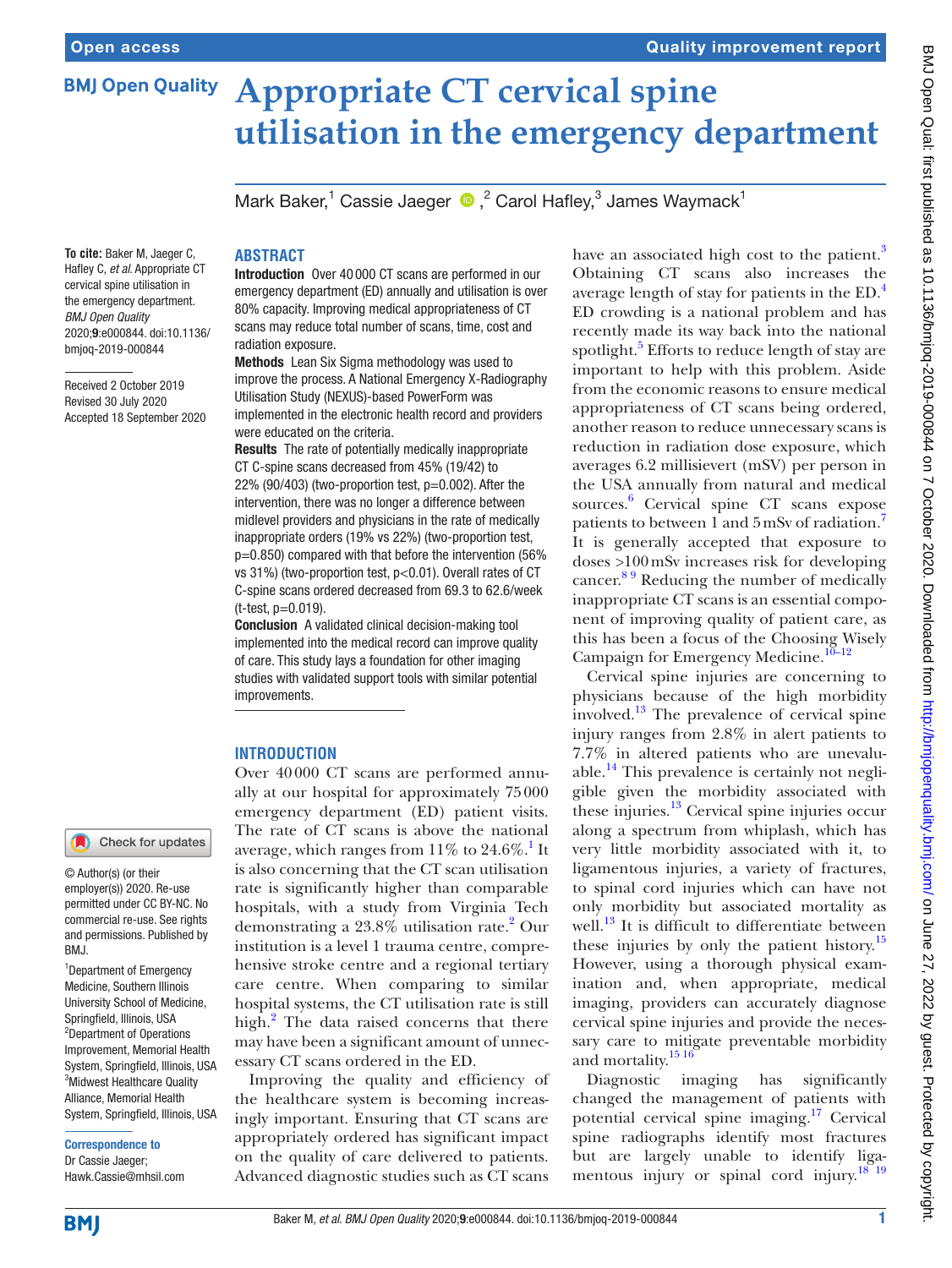High-resolution CT scans, such as the 128 slice CT scanner at our institution, provide excellent sensitivity and specificity of skeletal injuries of the cervical spine and have demonstrated ability to even diagnose severe ligamentous injury[.20 21](#page-5-14) CT still lacks the power to diagnose spinal cord injury. MRI provides the best sensitivity and specificity for soft tissue injury, including ligaments, muscles and the spinal cord. $2^{2}$   $^{23}$  However, not all medical centres are able to offer MRI. MRI is expensive and even more time consuming which would increase length of stay of patients if it became routine practice to obtain these images in the ED. The clinician needs to weigh the risks, including cost, time and radiation exposure, of each of the imaging modalities to determine what the most appropriate diagnostic test is, if any, to order for the patient. $17$ 

Clinical decision tools were developed to assist providers in determining which patients need cervical spine imaging of any kind after a neck injury. The National Emergency X-Radiology Utilisation (NEXUS) group performed a study in 1998 demonstrating 99.6% sensitivity and 90.7% specificity for cervical spine injuries. Five criteria must be met in order to clinically clear the cervical spine without obtaining any imaging studies. The patient must not have posterior midline tenderness, must not have any evidence of intoxication, must demonstrate normal levels of alertness, must not have any neurological deficit and must have a painful distracting injury.<sup>16</sup> This study has been validated many times and remains one of the two primary clinical decision tools regarding blunt cervical spine trauma.[24–27](#page-5-17)

The Canadian C-Spine Rule is another validated clinical decision support tool. $^{24,28}$  The American College of Radiology (ACR) recommendations also support the statement that it would be medically inappropriate to order a CT C-spine on a patient that is determined to be low risk by NEXUS criteria.<sup>[29](#page-5-18)</sup> Currently, reimbursement is not linked to ACR ratings. However, there is impending regulation that may affect reimbursement from Medicare patients if ACR criteria are not met.<sup>[30](#page-5-19)</sup>

The ACR has developed criteria to rate the medical appropriateness of diagnostic imaging studies for given complaints. The rating system is a numerical system, with 9 being strongly supported and 1 being strongly recommended against by the ACR. A CT scan of the cervical spine without intravenous contrast is rated 9 if the patient fails to pass the NEXUS criteria or Canadian C-Spine Rule and rated 1 if either have been met.

Other centres have performed studies analysing this same problem, suggesting that strictly using the NEXUS criteria may reduce CT cervical spine imaging studies by up to  $20\%$ .  $31-34$ 

Strategies to reduce inappropriate imaging studies include teaching sessions, email or reminder letters with guidelines, report cards that include provider ordering practices, and computerised decision support.<sup>35</sup> Stiell *et al* implemented real-time reminders of the Canadian C-Spine Rules on radiology requisitions in addition to education and policy changes and reported a 12.8%

reduction in imaging studies for hospitals that implemented the changes[.36](#page-6-1) Goergen *et al* reported a 9.7% decrease in C-spine studies after implementation of pocket card reminders with the guidelines, teaching sessions and optional use of computerised decision support software. Of the 40% of patients that were managed by the computerised decision support tool, 36% were not appropriate for C-spine imaging. $\frac{3}{5}$ 

This project was part of a quality improvement initiative by our institution. We hypothesised that improving the rate of medical imaging appropriateness will increase the quality of care being provided to patients in the ED. The purpose of this study was to reduce the number of medically inappropriate CT scans of the cervical spine by 30%.

#### **METHODS**

The project was reviewed by the local institutional review board. It was determined that the project was considered non-human subjects research. Patients or the public were not involved in the design, or conduct, or reporting or dissemination plans of our research. All non-trauma ED patients over 18 years of age met the inclusion criteria. Patients with trauma were excluded as they have a different protocol for ordering studies. Project team members included an ED and imaging manager, ED medical director, physician and resident, a nurse practitioner and quality nurse.

Our hospital uses Lean Six Sigma methodology for continuous improvement to decrease defect rates, variation and to eliminate non-value-added steps. Although initially implemented in manufacturing, General Electric and Toyota, use of Lean Six Sigma tools can effectively be used in service industries, including healthcare.<sup>38-43</sup> The Lean Six Sigma approach is embedded within the organisation, with nearly 50% of the workforce exposed to some level of Lean Six Sigma training. The methodology was used to guide the team through each of the key decision points. In the define phase, development of a problem statement helped the team clarify the issue and determine a measurable outcome. Scoping was used to specify inclusion and exclusion criteria. Supplier, input, process, output, customer (SIPOC) analysis was used to define start and stop points, inputs needed for the process, and identified customers whose feedback on the process was needed. Collection of voice of the customer identified what is critical to have a process that is safe, timely, efficient, effective and patient centred. Those requirements identified what outcomes should be measured in the data collection plan.

In the measure phase, process mapping organised the tasks completed from different disciplines into one overall process. Measures were defined in a data collection plan and included number of CT, C-spine and face scans that were not medically appropriate as determined by physician chart review. The data collection plan also included segmentation of medically appropriate scans ordered by midlevels.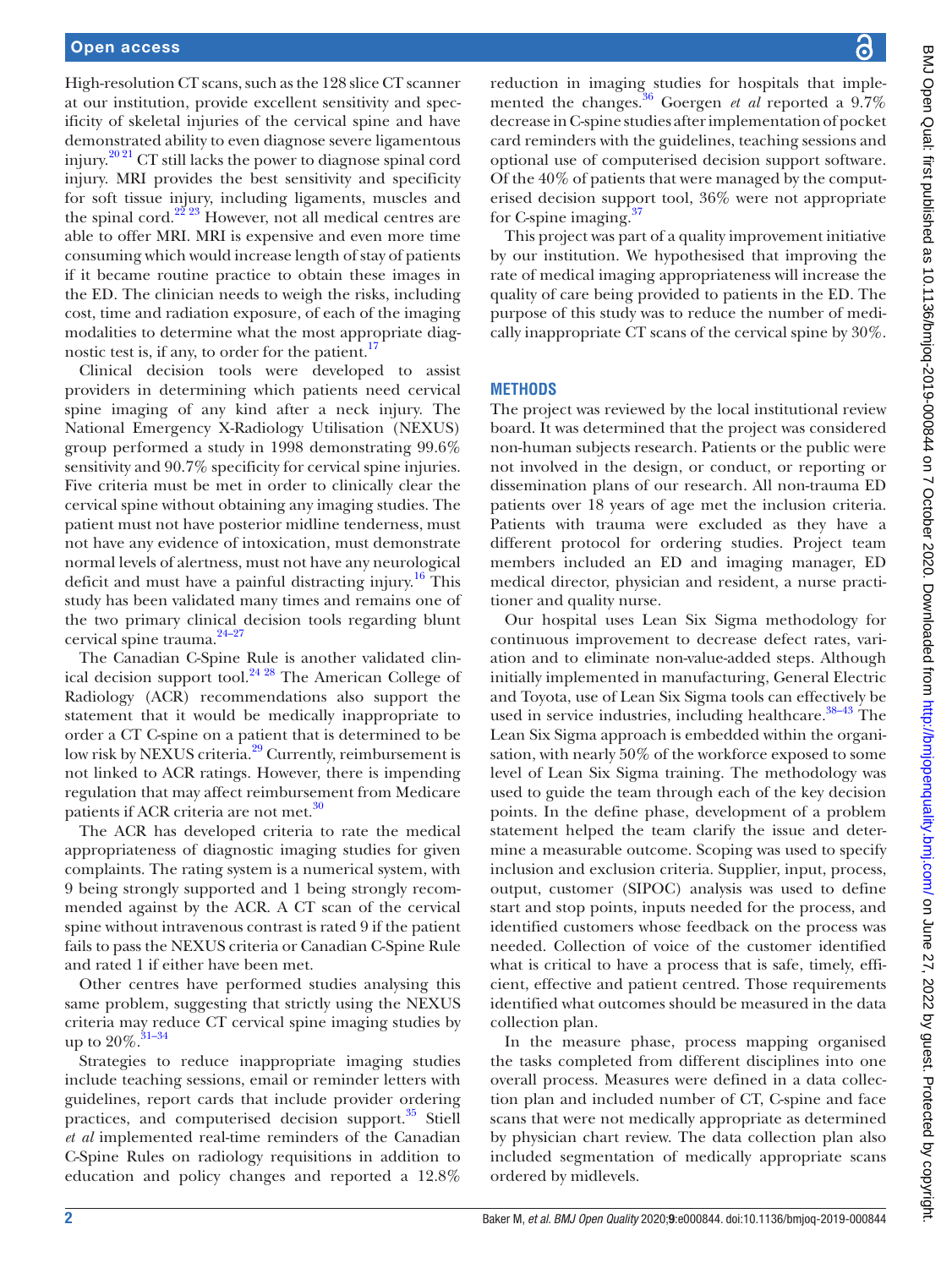An initial chart review of a random sample of 132 CT scans of all types revealed that 33% were potentially medically inappropriate. Common themes from the initial chart review were poor documentation of the NEXUS criteria, no documentation of neck pain and that a CT scan may have been selected over an MRI due to availability in some instances. The fast-track area in the ED, mainly staffed by midlevel providers, was also identified as a potential area of concern for high rates of potentially medically inappropriate scans. The initial chart review did not have a high enough number of scans to show a statistical difference based on ordering provider training, scan type or patient acuity, therefore additional chart reviews were completed.

Further chart reviews focused primarily on CT scans of the cervical spine and CT scans of the face, as these stood out to the reviewing providers as potential areas of concern and had potential for meaningful intervention. An additional 29 CT cervical spine and 30 CT facial bones were reviewed. Altogether, 45% of the 42 C-spine studies were determined to be potentially medically inappropriate. Only 25 studies ordered by midlevel providers were in this point in the chart reviews. An additional 46 CT scans ordered by midlevel providers were reviewed to allow for better statistical power. Midlevel providers' orders were potentially medically inappropriate 56% (40/71) of the time relative to  $31\%$  (52/166) of the orders by attending physicians (two-proportion test, p<0.01).

In the analyse and improve phases, tools used by the Lean Six Sigma process were used to determine the root cause of the problem, compare potential solutions and evaluate risk of process changes. $4445$  A five why's analysis was used to ask why medically inappropriate scans are completed and identified absence of supportive documentation. Through cause mapping, the project team discovered that documentation reason for imaging studies was poor potentially due to lack of clinical decision support, documentation not being pre-built into an electronic template and the time it takes to document.

An affinity diagram was created to organise potential solutions for documentation, education and culture. Solutions discussed included education on appropriate C-spine imaging, a refresh on NEXUS and Canadian C-spine criteria and sharing literature. Documentation solutions discussed included building the criteria into the EHR through templates and required fields, updating order sets to include imaging reasons, NEXUS criteria and required criteria. The team also discussed CT staff and nurses following up with the ordering physician when criteria was not met.

An impact effort matrix was used to determine the feasibility of potential improvements. Improvements with a lower effort to implement that had a high potential impact included building ACR select criteria into physician document management, building NEXUS rules into medical decision-making templates, education on appropriate documentation and a refresh on NEXUS criteria.

Due to billing requirements and radiology requiring additional information to support imaging studies, building criteria and rules into templates was not feasible. The team decided to implement a NEXUSbased PowerForm ([figure](#page-2-0) 1). Future state process mapping helped the team organise the process change

<span id="page-2-0"></span>

Figure 1 Screenshot of the PowerForm implemented into the medical record with NEXUS Criteria indications for CT C-spine orders. If 'other' was chosen, further details could be added in the free text box below the indication checklist.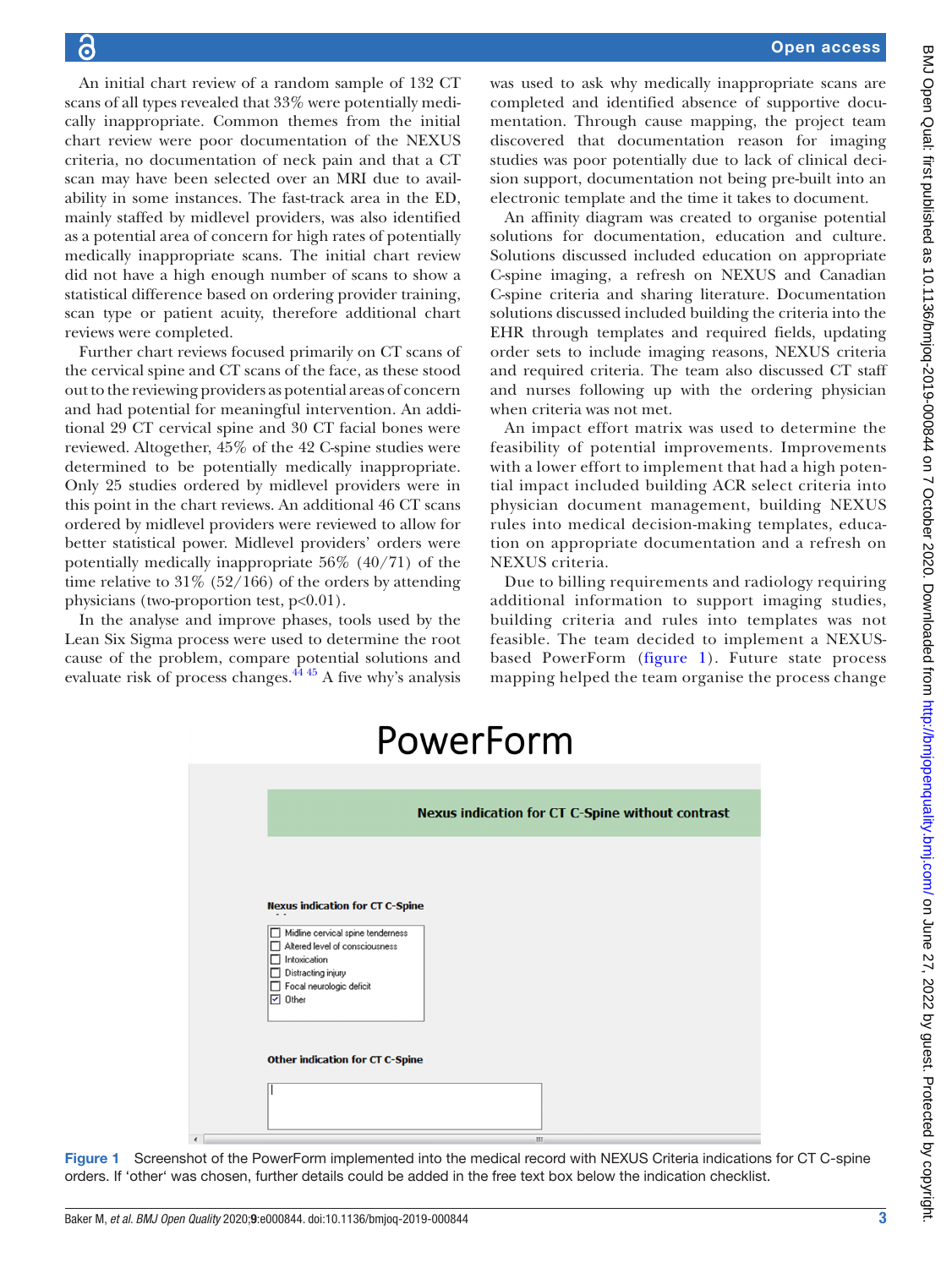#### Open access

interventions and identify potential gaps. A rollout plan was developed to assign tasks, resources needed and a timeline. The control plan helped determine what monitoring was needed in order to keep the improvements sustained over time.

A NEXUS-based PowerForm was designed and implemented ([figure](#page-2-0) 1). A lecture was prepared by two emergency medicine residents involved in the project. The lecture included information about the number of CT scans being ordered at the study site compared with similar sites, the results from the initial chart review, the NEXUS criteria including the validation studies and information about the PowerForm that was created. This was presented to the emergency medicine residents during their weekly conference. It was sent to all attending physicians and discussed at the monthly physician group meeting. It was also added into the mandatory educational training for the midlevel providers. All providers had access to the educational material. Prior to implementing the PowerForm, informational flyers were also posted at provider workstations. In-person education was performed over the first few days of the go-live period by rounding through the department and answering any questions about the study or PowerForm.

After the intervention, 403 CT C-spine orders were consecutively analysed for NEXUS compliance. Data analysis was completed using two-sample t-test to compare weekly CT utilisation pre-intervention and post-intervention. Two-proportion test was used to determine ordering differences between providers and the percent of appropriate scans pre-intervention and post-intervention. All statistical tests were performed using Minitab V.18.1. A p value of  $< 0.05$  was considered statistically significant.

#### **RESULTS**

CT C-spine scans were potentially medically inappropriate 22% (90/403) of the time after the intervention based on PowerForm results, down from 45% (19/42) prior to intervention (two-proportion test; p=0.002) [\(figure](#page-3-0) 2). The midlevel and attending physician rates of potentially medically inappropriate orders were 19% and 22%, respectively (two-proportion test, p=0.850), no longer displaying a difference between the providers ordering the test. CT C-spine scans ordered each week decreased from  $69.3$  to  $62.6$  (two sample t-test,  $p=0.019$ ) [\(figure](#page-4-0) 3). ED patient volume was not significantly different preintervention and post-intervention.

#### **DISCUSSION**

The overall number of CT C-spine scans was reduced by over the 30% project target. CT reduction was achieved through improving medical appropriateness of the orders and reducing variability between providers. Cost reductions and length of stay were not specifically evaluated in the project, but a reduction in CT scans may correlate to improvements in these areas as well. The interventions

## Percent of Medically Appropriate CT Scans



<span id="page-3-0"></span>Medically Appropriate Medically Inappropriate Figure 2 Medically appropriate CT scans before and after intervention. Chart reviews were used to determine appropriateness pre-intervention. Post-intervention appropriateness was based on documented NEXUS criteria selection.

may be replicated to other imaging modalities or other diagnostic tests.

To maintain sustainability of improvements, a control plan was implemented to monitor the percent of CT scans with a documented reason as 'other'. If more than 25% of orders had a reason documented as 'other', then an emergency medicine physician would complete a chart review and follow-up with 1:1 consultations with providers as needed if trends in ordering practice were identified.

Variability between providers in ordering diagnostic tests leads to poorer quality of care and inefficiencies in the medical system. The project identified a difference between midlevel and attending physicians prior to the intervention. When analysing this difference in conjunction with partners representing the group of midlevels, it was found that a knowledge deficit was likely behind this variance. The nurse practitioners and physician assistants were eager to improve their practice and incorporate clinical decision tools to make their practice not only more medically appropriate but also more efficient. After they incorporated the lecture into their continued education curriculum and the PowerForm was implemented into the medical record, the difference between attending physicians and midlevel providers was eliminated. Although not statistically significant, the trend in medically appropriate orders by midlevel providers was higher than attending physicians after the intervention. Reducing variability between providers allowed for an overall reduction in CT scans. Part of the control phase is monitoring for outlier providers who may need individual education to further reduce variability.

Discussing the project with providers after implementation revealed that, while another pop-up box and mandatory form is not ideal, it had minimal impact on the workflow during clinical shifts. There have been other ideas about how to use the PowerForm to fill the mandatory fields describing the 'Reason for Exam' section of the CT C-spine order. However, this was not able to be completed during the project. This is an area of potential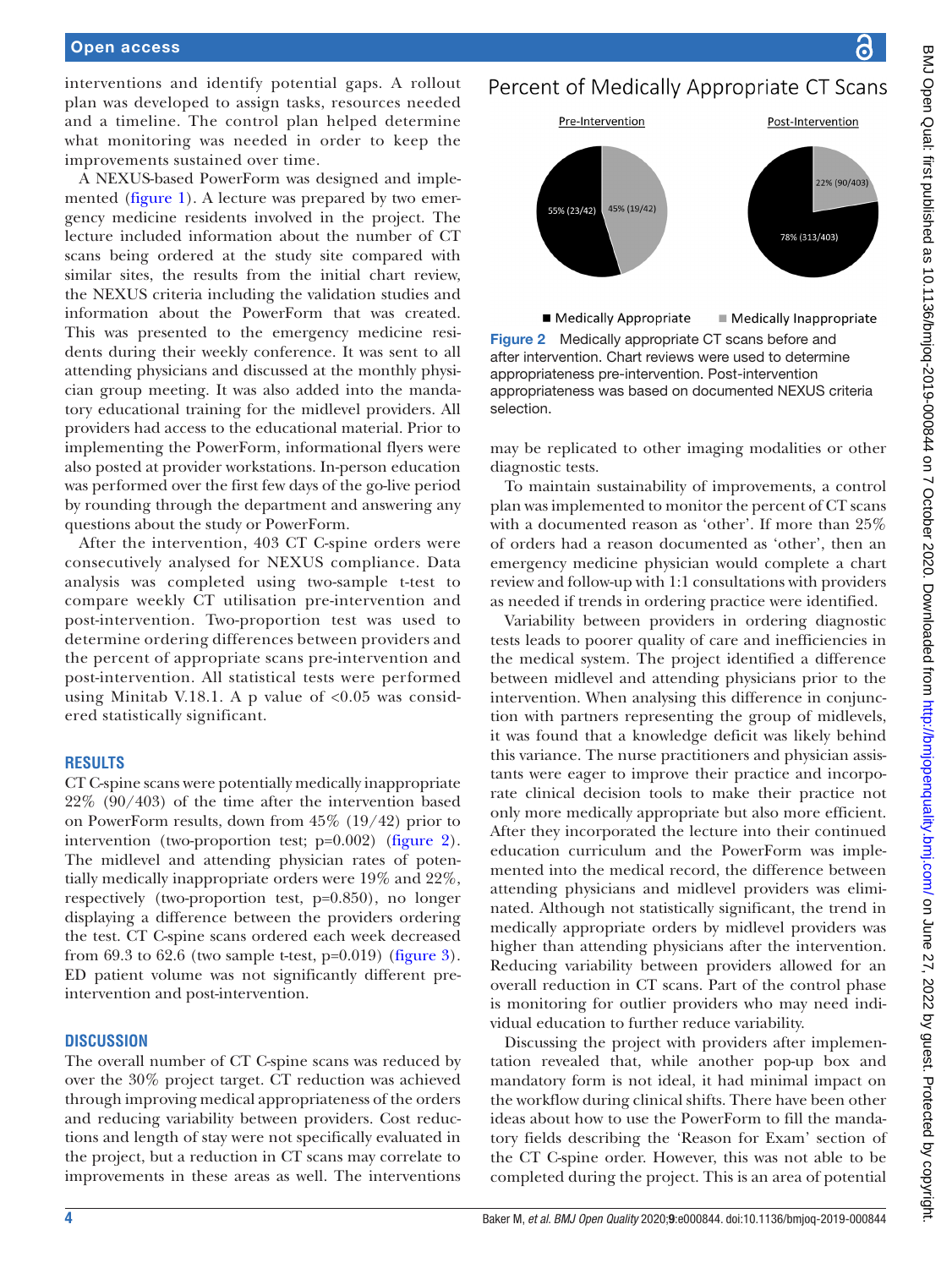## **Number of CT C-Spine Orders/Week**



Figure 3 Number of CT C-spine scans ordered per week decreased from 69.3 to 62.6 after implementation of the PowerForm. Two sample t-test, p=0.019.

future improvement to not only use the PowerForm to improve the medical appropriateness of the orders but also to assist physicians in the workflow of the clinical shift.

Impact of the interventions was similar to previous studies. Stiell *et al*<sup>36</sup> reported a 12.8% reduction in imaging studies for hospitals that implemented Canadian C-Spine Rules on radiology requisitions. Goergen *et al*<sup>87</sup> reported a 9.7% decrease in C-spine studies, with 36% of studies not meeting criteria for imaging after implementation of pocket card reminders with the guidelines, teaching sessions and optional use of computerised decision support software. After implementation of education and a NEXUS-based PowerForm, this study found a 9.7% decrease in C-spine studies, with 22% not meeting criteria for imaging.

#### **LESSONS AND LIMITATIONS**

The analysis after the interventions were implemented was completed in a different manner than the analysis prior to the intervention. Chart reviews allow for more clinical insight rather than the assumption that all orders that had the 'other' option selected in the PowerForm are medically inappropriate because they did not conform with the decision rule. Without a post-intervention chart review, it is unknown whether the percent of medically appropriate orders would be changed by this 'yes/no' dichotomy. The intervention was based on the NEXUS criteria. The ACR gives a level 9 qualification for both the NEXUS criteria and the Canadian C-Spine Rule. The Canadian C-Spine Rule has been well validated. Numerous studies have compared the NEXUS criteria to the Canadian C-Spine Rule with mixed results. The NEXUS criteria were used in the PowerForm due to the simplicity of the criteria and the ability to translate this

<span id="page-4-0"></span>into a user-friendly selection list. There may be providers following the Canadian C-Spine Rule who had their orders deemed medically inappropriate. Both of these limitations may actually improve the data if additional chart reviews are completed.

Another limitation is that this study was performed only at one medical centre. Our institution has a robust quality improvement team and the implementation and maintenance of the PowerForm was not overly burdensome. The electronic medical record also allowed for easy implementation. This study design may need significant modification if implemented at a medical centre with different order processes and electronic medical records. Lack of formal evaluation of the educational approach is a potential limitation of the study.

Implications of this study for other areas of medicine are important to discuss. A well-validated clinical decisionmaking tool was able to be implemented into the medical chart. This generated a statistically significant decrease in CT utilisation. The study was designed as a potential template for other types of CT scans to be evaluated and potentially improved as CT of the cervical spine is not the only area of opportunity for improvement. The results of this study may carry over to other clinical decisions that have validated clinical decision-making tools. One area that may be of particular interest would be applying this study design to pediatric head trauma. The Pediatric Emergency Care Applied Research Network (PECARN) head trauma criteria could easily be written into a Power-Form, potentially having a clinically significant reduction in CT scans in a pediatric patient population. $46$  The methods of this study lend themselves to replication on any area of focus that has validated clinical decision tools. While CT of the cervical spine is only a small portion of the overall CT utilisation, any reduction in the overall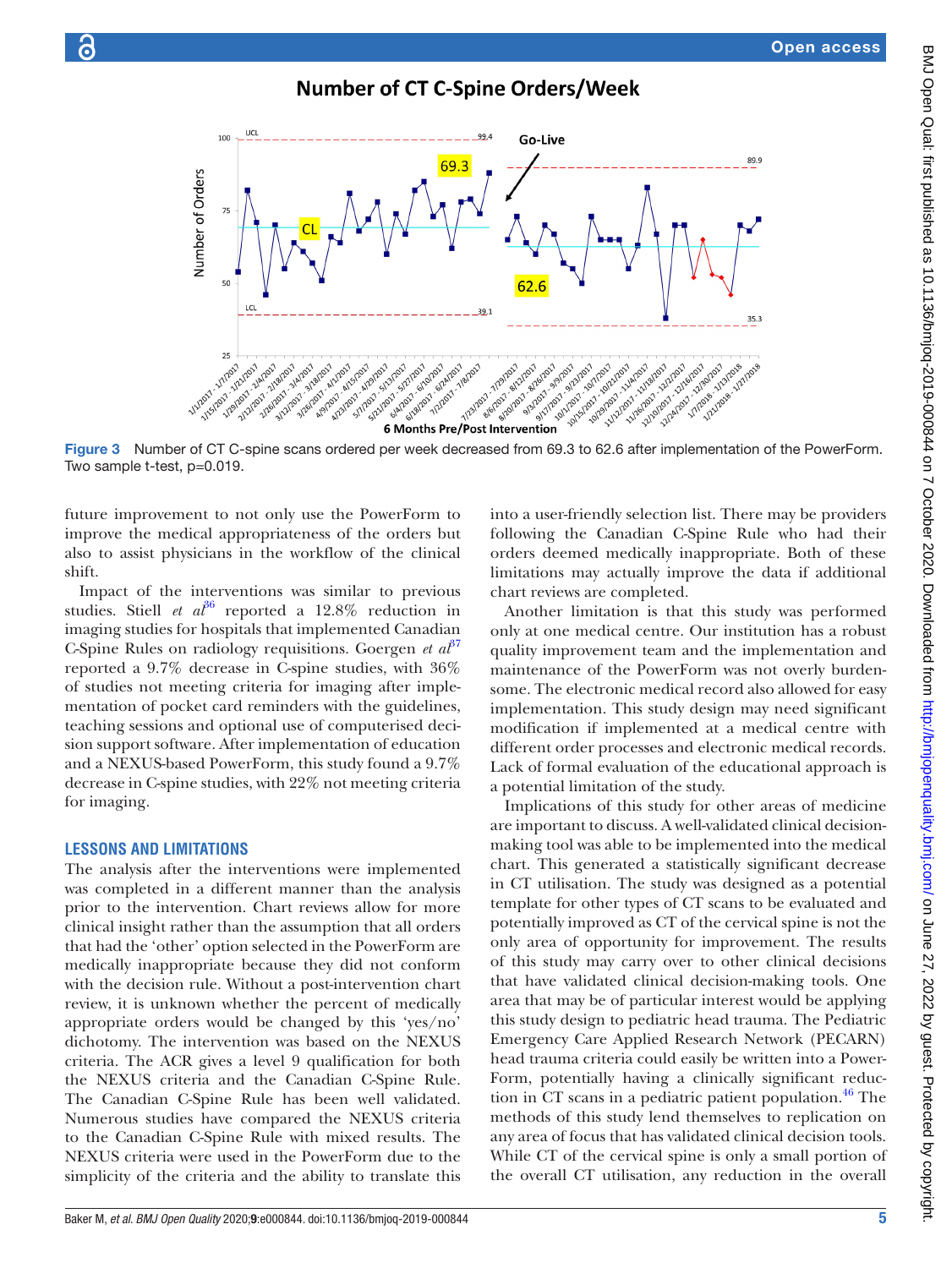number of scans is an important improvement. If several studies are successful, a more significant impact may be reached on reducing the total number of CT scans.

#### **CONCLUSION**

A validated clinical decision-making tool implemented into the medical record assisted in reducing medically inappropriate CT C-spine scans, decreased variability between ordering providers and decreased the total number of CT C-spine scans ordered. The PowerForm allows for long-term monitoring of results from the intervention in the control phase. Different diagnostic imaging studies may achieve similar improvements by applying this study model, further reducing the continued overall high CT utilisation rate.

Contributors MB contributed to the study concept and design, acquisition of data and drafting of the manuscript. CJ contributed to analysis of data, drafting of the manuscript and critical revision of the manuscript. CH contributed to the study concept and design, acquisition of data and study supervision. JW contributed to study concept and design, critical revision of the manuscript and study supervision.

Funding The authors have not declared a specific grant for this research from any funding agency in the public, commercial or not-for-profit sectors.

Competing interests None declared.

Patient and public involvement Patients and/or the public were not involved in the design, or conduct, or reporting or dissemination plans of this research.

Patient consent for publication Not required.

Provenance and peer review Not commissioned; externally peer reviewed.

Data availability statement No data are available.

Open access This is an open access article distributed in accordance with the Creative Commons Attribution Non Commercial (CC BY-NC 4.0) license, which permits others to distribute, remix, adapt, build upon this work non-commercially, and license their derivative works on different terms, provided the original work is properly cited, appropriate credit is given, any changes made indicated, and the use is non-commercial. See: [http://creativecommons.org/licenses/by-nc/4.0/.](http://creativecommons.org/licenses/by-nc/4.0/)

#### ORCID iD

Cassie Jaeger <http://orcid.org/0000-0002-2726-6867>

#### <span id="page-5-0"></span>**REFERENCES**

- Kirsch TD, Hsieh Y-H, Horana L, *et al*. Computed tomography scan utilization in emergency departments: a multi-state analysis. *[J Emerg](http://dx.doi.org/10.1016/j.jemermed.2010.06.030)  [Med](http://dx.doi.org/10.1016/j.jemermed.2010.06.030)* 2011;41:302–9.
- <span id="page-5-1"></span>2 Levine MB, Moore AB, Franck C, *et al*. Variation in use of all types of computed tomography by emergency physicians. *[Am J Emerg Med](http://dx.doi.org/10.1016/j.ajem.2013.07.003)* 2013;31:1437–42.
- <span id="page-5-2"></span>3 Dick EA, Varma D, Kashef E, *et al*. Use of advanced imaging techniques during visits to emergency departments--implications, costs, patient benefits/risks. *[Br J Radiol](http://dx.doi.org/10.1259/bjr.20150819)* 2016;89:20150819.
- <span id="page-5-3"></span>4 Kocher KE, Meurer WJ, Desmond JS, *et al*. Effect of testing and treatment on emergency department length of stay using a national database. *[Acad Emerg Med](http://dx.doi.org/10.1111/j.1553-2712.2012.01353.x)* 2012;19:525–34.
- <span id="page-5-4"></span>5 McCarthy ML, Zeger SL, Ding R, *et al*. Crowding delays treatment and lengthens emergency department length of stay, even among high-acuity patients. [Ann Emerg Med](http://dx.doi.org/10.1016/j.annemergmed.2009.03.006) 2009;54:492-503.
- <span id="page-5-5"></span>6 National Council on Radiation Protection and Measurements. *Ionizing radiation exposure of the population of the United States. NCRP report 160*. Bethesda, MD: National Council on Radiation Protection and Measurements, 2009.
- <span id="page-5-6"></span>7 Radiation dose of CT scan (Australian radiation protection and nuclear safety agency, radiation protection series no 14.1, radiation protection in diagnostic and interventional radiology, 2008
- <span id="page-5-7"></span>8 Preston DL, Ron E, Tokuoka S, *et al*. Solid cancer incidence in atomic bomb survivors: 1958-1998. *[Radiat Res](http://dx.doi.org/10.1667/RR0763.1)* 2007;168:1–64.
- 9 Cardis E, Vrijheid M, Blettner M, *et al*. The 15-Country collaborative study of cancer risk among radiation workers in the nuclear

industry: estimates of radiation-related cancer risks. *[Radiat Res](http://dx.doi.org/10.1667/RR0553.1)* 2007;167:396–416.

- <span id="page-5-8"></span>10 Wolfson D, Santa J, Slass L. Engaging physicians and consumers in conversations about treatment overuse and waste: a short history of the choosing wisely campaign. *[Acad Med](http://dx.doi.org/10.1097/ACM.0000000000000270)* 2014;89:990–5.
- 11 Maughan BC, Baren JM, Shea JA, *et al*. Choosing wisely in emergency medicine: a national survey of emergency medicine academic chairs and division chiefs. *[Acad Emerg Med](http://dx.doi.org/10.1111/acem.12821)* 2015;22:1506–10.
- 12 Klauer K. Emergency physicians should put choosing wisely recommendations into action. ACEP Now, 2016. Available: [https://](https://www.acepnow.com/article/emergency-physicians-should-put-choosing-wisely-recommendations-into-action/?singlepage=1) [www.acepnow.com/article/emergency-physicians-should-put](https://www.acepnow.com/article/emergency-physicians-should-put-choosing-wisely-recommendations-into-action/?singlepage=1)[choosing-wisely-recommendations-into-action/?singlepage=1](https://www.acepnow.com/article/emergency-physicians-should-put-choosing-wisely-recommendations-into-action/?singlepage=1)  [Accessed 7 Sep 2018].
- <span id="page-5-9"></span>13 Malik SA, Murphy M, Connolly P, *et al*. Evaluation of morbidity, mortality and outcome following cervical spine injuries in elderly patients. *[Eur Spine J](http://dx.doi.org/10.1007/s00586-008-0603-3)* 2008;17:585–91.
- <span id="page-5-10"></span>14 Milby AH, Halpern CH, Guo W, *et al*. Prevalence of cervical spinal injury in trauma. *[Neurosurg Focus](http://dx.doi.org/10.3171/FOC.2008.25.11.E10)* 2008;25:E10.
- <span id="page-5-11"></span>15 Conneely M, Park J, Demos TC. Radiologic case study. cervical spine trauma: unstable fractures, C2-C7 injuries, and imaging guidelines. *[Orthopedics](http://www.ncbi.nlm.nih.gov/pubmed/http://www.ncbi.nlm.nih.gov/pubmed/19292395)* 2008;31:818.
- <span id="page-5-16"></span>16 Hoffman JR, Wolfson AB, Todd K, *et al*. Selective cervical spine radiography in blunt trauma: methodology of the National emergency X-Radiography utilization study (nexus). *[Ann Emerg Med](http://dx.doi.org/10.1016/S0196-0644(98)70176-3)* 1998;32:461–9.
- <span id="page-5-12"></span>17 Lapinsky A, Eskander M. Clearing cervical spine injuries: MRI, dynamic x-rays, CT, 2018. Available: [http://www.thieme.com/media/](http://www.thieme.com/media/samples/pubid1233003906.pdf) [samples/pubid1233003906.pdf](http://www.thieme.com/media/samples/pubid1233003906.pdf) [Accessed 7 Sep 2018].
- <span id="page-5-13"></span>18 Griffiths HJ, Wagner J, Anglen J, *et al*. The use of forced flexion/ extension views in the obtunded trauma patient. *[Skeletal Radiol](http://dx.doi.org/10.1007/s00256-002-0545-5)* 2002;31:587–91.
- 19 Anglen J, Metzler M, Bunn P, *et al*. Flexion and extension views are not cost-effective in a cervical spine clearance protocol for obtunded trauma patients. *[J Trauma](http://dx.doi.org/10.1097/00005373-200201000-00011)* 2002;52:54–9.
- <span id="page-5-14"></span>20 Schuster R, Waxman K, Sanchez B, *et al*. Magnetic resonance imaging is not needed to clear cervical spines in blunt trauma patients with normal computed tomographic results and no motor deficits. *[Arch Surg](http://dx.doi.org/10.1001/archsurg.140.8.762)* 2005;140:762–6.
- 21 Cooper DJ, Ackland HM. Clearing the cervical spine in unconscious head injured patients - the evidence. *[Crit Care Resusc](http://www.ncbi.nlm.nih.gov/pubmed/http://www.ncbi.nlm.nih.gov/pubmed/16545042)* 2005;7:181–4.
- <span id="page-5-15"></span>22 Benzel EC, Hart BL, Ball PA, *et al*. Magnetic resonance imaging for the evaluation of patients with occult cervical spine injury. *[J](http://dx.doi.org/10.3171/jns.1996.85.5.0824)  [Neurosurg](http://dx.doi.org/10.3171/jns.1996.85.5.0824)* 1996;85:824–9.
- 23 Muchow RD, Resnick DK, Abdel MP, *et al*. Magnetic resonance imaging (MRI) in the clearance of the cervical spine in blunt trauma: a meta-analysis. *[J Trauma](http://dx.doi.org/10.1097/01.ta.0000238664.74117.ac)* 2008;64:179–89.
- <span id="page-5-17"></span>24 Michaleff ZA, Maher CG, Verhagen AP, *et al*. Accuracy of the Canadian C-spine rule and NEXUS to screen for clinically important cervical spine injury in patients following blunt trauma: a systematic review. *[CMAJ](http://dx.doi.org/10.1503/cmaj.120675)* 2012;184:E867–76.
- 25 Tran J, Jeanmonod D, Agresti D, *et al*. Prospective validation of modified NEXUS cervical spine injury criteria in low-risk elderly fall patients. *[West J Emerg Med](http://dx.doi.org/10.5811/westjem.2016.3.29702)* 2016;17:252–7.
- 26 Touger M, Gennis P, Nathanson N, *et al*. Validity of a decision rule to reduce cervical spine radiography in elderly patients with blunt trauma. *[Ann Emerg Med](http://dx.doi.org/10.1067/mem.2002.125708)* 2002;40:287–93.
- 27 Evans D, Vera L, Jeanmonod D, *et al*. Application of national emergency X-ray utilizations study low-risk C-spine criteria in highrisk geriatric falls. *[Am J Emerg Med](http://dx.doi.org/10.1016/j.ajem.2015.05.031)* 2015;33:1184–7.
- 28 Stiell IG, Wells GA, Vandemheen KL, *et al*. The Canadian C-spine rule for radiography in alert and stable trauma patients. *[JAMA](http://dx.doi.org/10.1001/jama.286.15.1841)* 2001;286:1841–8.
- <span id="page-5-18"></span>29 American College of Radiology. ACR appropriate criteria: suspected spine trauma, 2018. Available: [https://acsearch.acr.org/docs/69359/](https://acsearch.acr.org/docs/69359/Narrative/) [Narrative/](https://acsearch.acr.org/docs/69359/Narrative/) [Accessed 7 Sep 2018].
- <span id="page-5-19"></span>30 Congress.Gov. H.R. 4302 – protecting access to Medicare act of 2014. 113th Congress (2013 – 2014), 2018. Available: [https://www.](https://www.congress.gov/bill/113th-congress/house-bill/4302) [congress.gov/bill/113th-congress/house-bill/4302](https://www.congress.gov/bill/113th-congress/house-bill/4302) [Accessed 7 Sep 2018].
- <span id="page-5-20"></span>31 Griffith B, Bolton C, Goyal N, *et al*. Screening cervical spine CT in a level I trauma center: overutilization? *[AJR Am J Roentgenol](http://dx.doi.org/10.2214/AJR.10.5731)* 2011;197:463–7.
- 32 Griffith B, Kelly M, Vallee P, *et al*. Screening cervical spine CT in the emergency department, phase 2: a prospective assessment of use. *[AJNR Am J Neuroradiol](http://dx.doi.org/10.3174/ajnr.A3306)* 2013;34:899–903.
- 33 Griffith B, Vallee P, Krupp S, *et al*. Screening cervical spine CT in the emergency department, phase 3: increasing effectiveness of imaging. *[J Am Coll Radiol](http://dx.doi.org/10.1016/j.jacr.2013.05.026)* 2014;11:139–44.
- 34 Uriell ML, Allen JW, Lovasik BP, *et al*. Yield of computed tomography of the cervical spine in cases of simple assault. *[Injury](http://dx.doi.org/10.1016/j.injury.2016.10.031)* 2017;48:133–6.